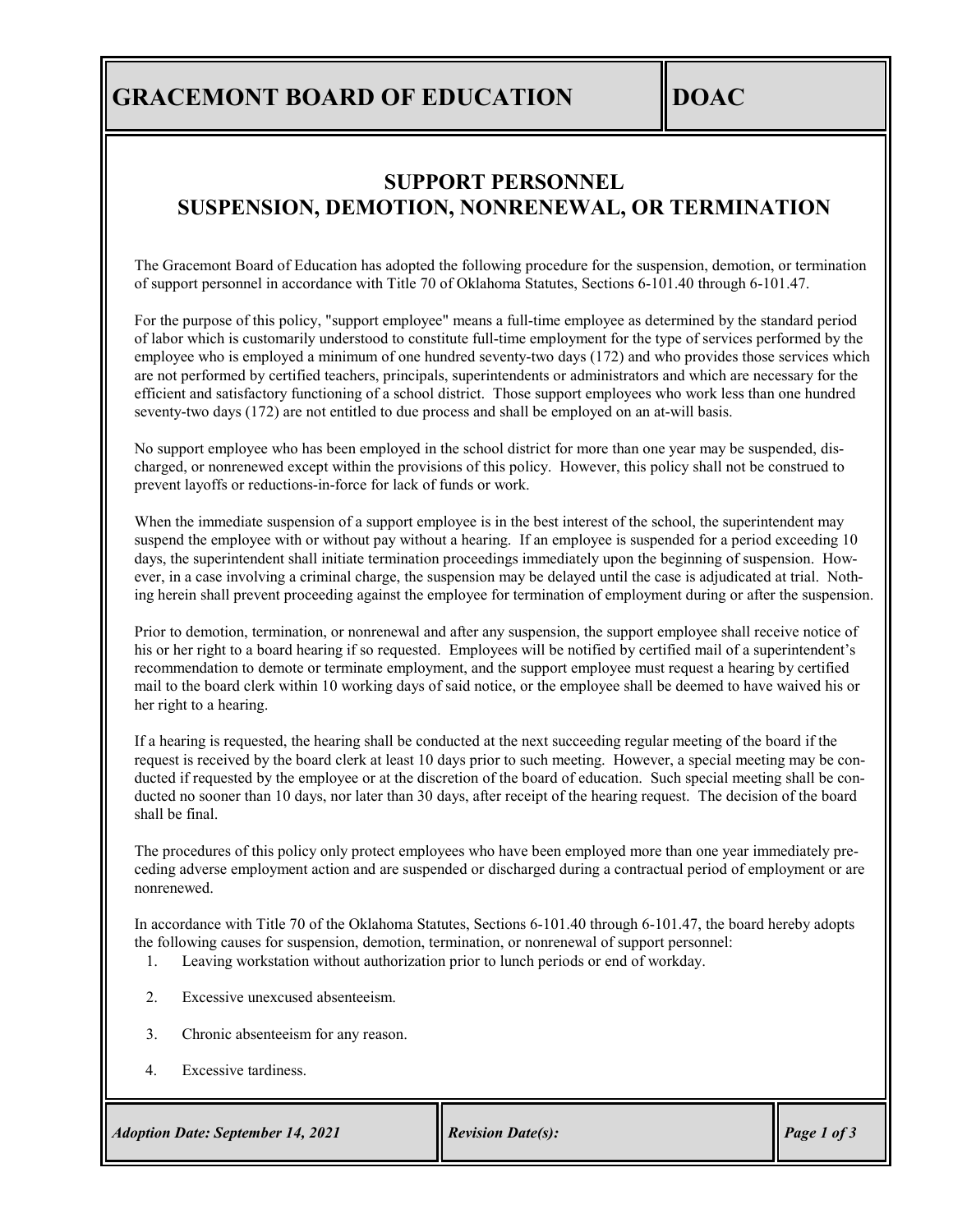## **GRACEMONT BOARD OF EDUCATION DOAC**

#### **SUPPORT PERSONNEL, SUSPENSION, DEMOTION, NONRENEWAL OR TERMINATION (Cont.)**

- 5. Persistently wasting time or distracting others during working hours.
- 6. Leaving work area during working hours without proper notification and permission.
- 7. Falsification of personnel or other records (personal or another employee's records).
- 8. Possession of weapons on the premises at any time.
- 9. Removing district property, records, or confidential information from premises without proper authority.
- 10. Willful abuse, misuse, defacing, or destruction of district property, including tools, equipment, or other property of other employees.
- 11. Theft or misappropriation of property of employees, students, or of this district.
- 12. Sabotage.
- 13. Refusal to follow instructions of supervisor.
- 14. Refusal or failure to do work assignment.
- 15. Unauthorized operation of vehicles, machines, tools, or equipment.
- 16. Threatening, intimidating, coercing, abusing or interfering with employees, supervisors, or students at any time.
- 17. The making or publishing of false, vicious, or malicious statements concerning any employee, supervisor, students, or the district.
- 18. Creating or contributing to unsanitary conditions.
- 19. Practical jokes injurious to employee's or district property.
- 20. Possession, consumption, or reporting to work under the influence of alcohol, nonprescribed drugs, or controlled substances.
- 21. Creating disturbances on the premises at any time.
- 22. Disregard of known safety rules or common safety practices.
- 23. Unsafe operation of motor driven vehicles.
- 24. Operating machines or equipment without safety devices provided.